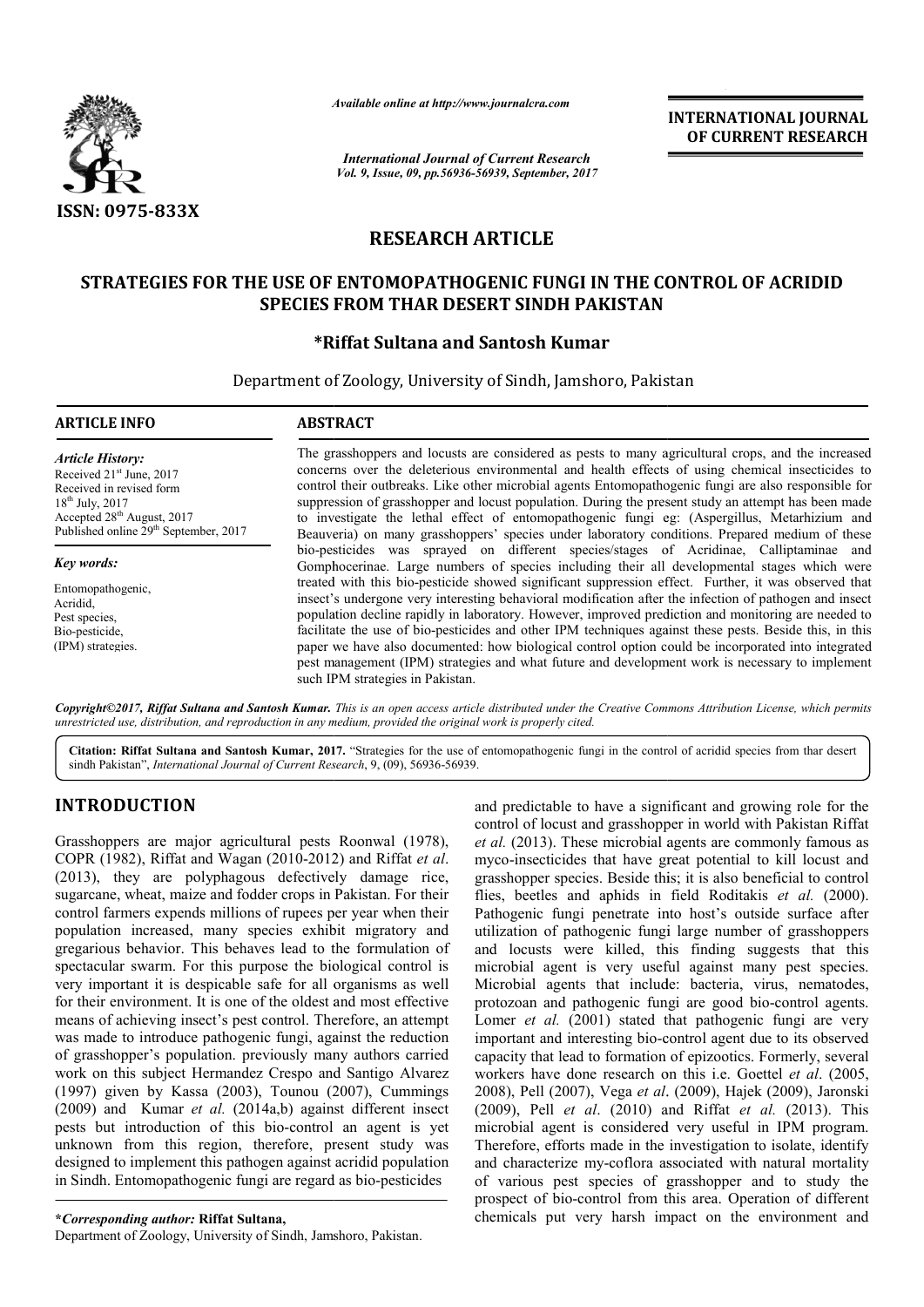frequent use of chemicals enhance the resistance power in insect's body. Therefore this study has been designed.

### **MATERIALS AND METHODS**

#### **Sampling**

The stocks of insect were collected from 05 important cities Mithi, Nangarparkar, Islamkot, Chachro and Umerkot regular survey after each forthnight has been carried out in different field. Large numbers of insect were capture and brought to laboratory for further analyses. For identification of samples scheme given by Riffat and Wagan (2015) was followed. Beside this insect contaminated with pathogenic fungi was also collected for preparation of entomopathogenic medium. Infected specimens were captured with large forceps. All were sorted out into different host species and kept in clean cages on Zea *mays.* All observations after 12, 24 and 48 hours were noted done. All insect were kept under laboratory condition where temperature was  $(28 \pm 2^{\circ}C)$  to  $41 \pm 2^{\circ}C$ ) and Relative humidity (RH) was (26.5% to 60.5%).

#### **Isolation and sporulation test for presence of fungi**

Same procedure given by (Kumar *et al.,* 2013) was adopted with slight modification in this After SDA (Sabouraud Dextrose Agar) medium was formulated into oil (coconut) after preparing the oil formulation this fresh suspension was kept in sonicator for 60 sec to break the conidial chain now medium is ready for insertion and Bioassay pathogencitytest has been done by following Balogun and Fagade (2004) in this different fungi species were isolated and then isolates was grown at 28°C where photoperiod ratio: 12hrs light, and 12hrs dark for about 15 days Sterile spatula after incubation was used to harvest the conidia from fungal culture and two different formulations oil and water based used against pest species insect individual reared in bottle and captivity in cage than this prepared medium were spray on the grasshopper and after 12. 24. 48 and 72 hours complete reading were taken.

# **RESULTS AND DISCUSSION**

During the present study, different area of Thar viz: Mithi, Nagar Parker, Islamkot, Chachro and Umerkot were visited but

### **Table 1. Lethal infection level ofdifferent entomopathogenic fungi in various species of grasshoppers collected from Thar Desert**

| Sub-family/Species/Sub-species |                                  | No. of    | No. of <i>Aspergillus</i> | No. of Beauveria | No. of Metarhizium | <b>UK</b>      |
|--------------------------------|----------------------------------|-----------|---------------------------|------------------|--------------------|----------------|
|                                |                                  | Incubated | Sporulation               | Sporulation      | Sporulation        | Sporulation    |
| Acridinae                      | Acrida exaltata                  | 64        | 21                        | 17               | 19                 | 07             |
|                                | A. gigantean                     | 83        | 23                        | 25               | 31                 | 04             |
|                                | Duroniella laticornis            | 05        | 00                        | 02               | 03                 | 00             |
|                                | Gelastorhinus semipictus         | 10        | 03                        | 02               | 04                 | 0 <sub>1</sub> |
|                                | Phlaeoba infumata                | 07        | 01                        | 0 <sub>0</sub>   | 05                 | 02             |
|                                | P. tenebrosa                     | 03        | 0 <sub>0</sub>            | 02               | 00                 | 00             |
|                                | Truxalis exmia exmia             | 06        | 01                        | 02               | 03                 | 00             |
|                                | T. fitzgeraldi                   | 04        | 01                        | 01               | 00                 | 00             |
| alliptaminae                   | Acorypha glaucopsis              | 13        | 05                        | 03               | 01                 | 04             |
| ن                              | Sphodromerus undulates undulatus | 07        | 0 <sub>1</sub>            | 02               | 01                 | 03             |
| Gomphocerinae                  | Chorthippus indus                | 04        | 0 <sub>1</sub>            | 0 <sub>1</sub>   | 0 <sub>0</sub>     | 02             |
|                                | Ch. dorsatus                     | 00        | 00                        | 00               | 0 <sub>0</sub>     | 00             |
|                                | Gonista rotundata                | 03        | 00                        | 01               | 02                 | 00             |
|                                | Ochrilidia geniculate            | 08        | 03                        | 05               | 00                 | 00             |
|                                | Oxypterna afghana                | 11        | 02                        | 04               | 03                 | 02             |



**Figure 1. Lethal infection level ofdifferent entomopathogenic fungi in various species of from Thar Desert during year 2016**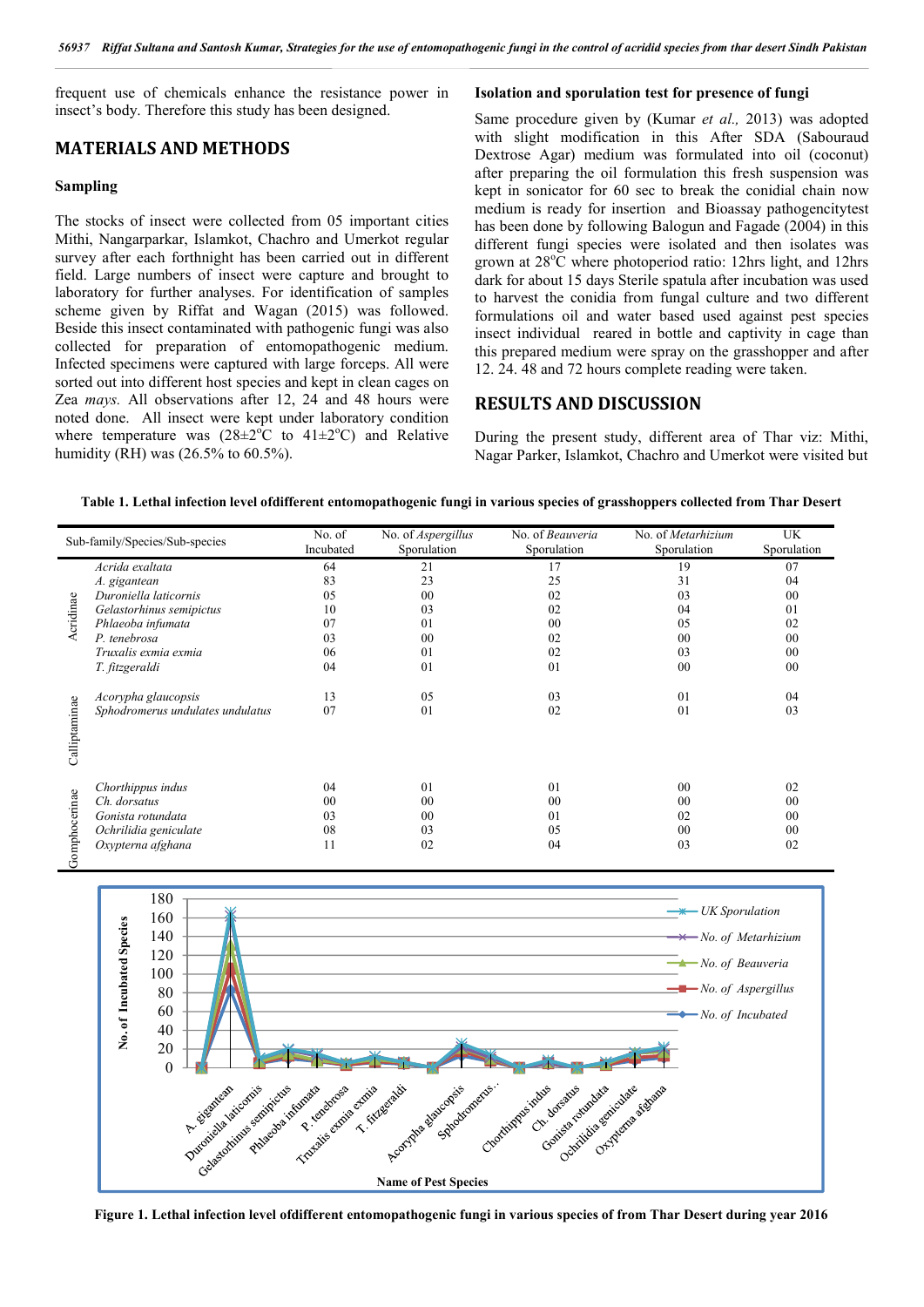extensive collection was carried out from the district Umerkot. It might be the due to lush vegetation and favorable climatic condition of this region.

Table 1 showed that lethal infection of various species of entomopathogenic fungi such as *Aspergillus*, *Beauveria* and *Metarhizium* of different adults of grasshoppers that are very serious and considering major pest of valued crops. As the thar region already suffered by insufficient dietproducts there yet capacity is very less compare to other dry regions of country. Its yet capacity is affected by numbers of pest including grasshoppers. According to Fig-1 greater numbers of *A. gigantean* was incubated followed by *Acrida exalata* and very less numbers of *P. tenebrosa* was incubated it might be the collection of less numbers of Acridinae. Similarly in case of Calliptaminaei-e *Acorypha glaucopsis* was captured in fair numbers compare to *Sphodromerus undulatus undulates*. InGomphocerina 05 species were captured and greater numbers were reported for *Oxypterna afghana* while *Ochrilidia geniculate*, *Ch. dorsatus*, *Gonista rotundata*, and *Chorthippus indus* were collected in less numbers. Present study, recommended that insect pathogenic fungi is very fruitful to suppress the grasshopper's population. Still now only *Metarhizium* and *Beauveria* was tested but only few reference regarding *Aspergillus* application is unviable it is suggested that the bio-pesticides should be utilized in future.Hoy (2008) reported that entomopathogenic fungi have been used in 3 categories of biological control viz: conservation, classification and augmentation in Pakistan introduction of this bio-pesticide is very limited. As this biopesticide drastically reduce the use of conservation broad spectrum chemical pesticides it has been expected that genomic data will also assist the development of products with improved efficacy and host rang. During the present study, all bio-pesticides are applied directly using spraying on the colony or as on individual treatment with special formulation. However, Present study, recommends that stickers, gustatory stimulants and UV protectant would be routinely incorporated into tank mixes to improve efficacy of this bio-pesticides. Beside this, present finding also suggest that some new techniques should be implement for crop protection. Because in the next era use of precisely applied inocula in place of tradition blanket spraying hopefully by this way exploiting the entomopathogen because more successful and it also overcome the issue of cost and availability in the market. Besides this, the infection of unknown fungi was also reported on these species but its correction identification was still in progress. It was also observed that after the application of entomopathogenic fungi insects show greater change in their physical behavior and reduce or completely stop feeding. Further, they restricted then movement, mating and oviposition behavior is also infected insect show slight or nil response towards the reproduction activity after the 72 hours majority of insect die.

# **REFERENCES**

- Balogun, S.A. and Fagade, O.E. 2004. Entomopathogenic fungi in population of *Zonocerus variegates* in Ibadan Southwest, Nigeria. *Afric. J. Biotech*., 3(8): 382-386.
- COPR, 1982. The locust and grasshopper Agricultural Manual.Centre for Oversea pest Research London. Bulletin de l' institute foundational. *Afri. Noir.,* 43: 275-410.
- Cummings, N.J. 2009. Entomopathogenic fungi in New Zealand native forests: the genera *Beauveria*and *Isaria.*

*Thesis Doctor of Philosophy, University of Canterbury, New Zealand*. pp. 1-142.

- Goettel, M.S., Eilenberg, J. and Glare, T.R. 2005. Entomopathogenic fungi and their role in regulation of insect population. In: Gilbert LI, Latrou K, Gill S (Eds) Comprehensive molecular. *Ins. Sci.,* 6: 361-406.
- Goettel, M.S., Koike, M., Kim, J.J., Aiuchi, D., Shinya, R. and Brodeur, J. 2008. Potential of *Lecanicillium* spp*.* for management of insects, nematodes and plant diseases. *J. Invertebr. Pathol.,* 98: 256-261.
- Hajek, A.E. 2009. Invasive arthropods and approaches to their microbial control. In: Hajek, A.E., Glare, T.R., O'Callaghan, M. (Eds.), Use of Arthropods for Control and Eradication of Invasive Arthropods. *Springer BV, Netherlands*, pp. 3-18.
- Hermandez-Crespo, P. and Santigo-Alvarez, P. 1997. Entomopathogenic fungi associated with natural population of the Morroccan Locust *Dociostaurus macroccanus* (Thinberg) (Orthoptera: Gomphocerinae) and other Acridoidea in Spain. *Biocont. Sci. Tech*., 7: 353-363.
- Hoy, M.A. 2008. Classical biological control. In: Capinera, J.L. (Ed.), Encyclopedia of Entomology, second ed. *Spring Dordrecht, The Netherland*, pp. 905-923.
- Jaronski, S. 2009. Ecological factors in the inundative use of fungal entomopathogens. *Biocont. Doi:* 10.1007/s10526- 009-9253-6. (this SI).
- Kassa, A. 2003. Development and testing of myco-insecticides based on submerged spores and aerial conidia of the entomopathogenic fungi *Beauveria bassiana* and *Metarhizium anisopliae* (Deuteromycotina: Hyphomycetes) for control of locusts, grasshoppers and storage pests. *Thesis Doctor of Agricultural Sciences of the Faculty of Agricultural Sciences, Germany*, pp. 1-178.
- Kumar, S., Riffat, S. and Wagan, M.S. 2013. Pathogenic Application of *Aspergillus* species for the control of agricultural important grasshoppers. *J. Biodiv. Envir. Sci.,* 3(12): 223-229.
- Kumar, S., Riffat, S. and Wagan, M.S. 2014a. The potential role of entomopathogenic fungi in suppressing of grasshopper population from Sindh Pakistan. *Pak. J. Entomol.,* 29(1): 15-20.
- Kumar, S., Riffat, S. and Wagan, M.S. 2014b. Entomopathogenic fungi in population of acridid grasshopper from Sindh, Pakistan. *Int. J. Adv. Res.,* 2(8): 227-231
- Lomer, C.J., Bateman, R.P., Johnos, D.L., Langewald, J.and Thomas, M. 2001. Biological control of grasshoppers and locusts. *Ann. Rev. Ento.,* 46: 667-702.
- Pell, J.K. 2007. Ecological approaches to pest management using entomopathogenic fungi: concepts, theory, practice, and opportunities. In: Ekesi S, Manianai N (Eds) use of entomopathogenic fungi in pest management. *Res. Signpos.,* pp. 145-177.
- Pell, J.K., Hunnam, J.J and Steinkraus, D.C. 2010. Conservation biological control using fungal entomopathogenic. *Bio-control.,* 55: 187-198.
- Riffat, S. and Wagan, M.S. (2015). Grasshoppers and locusts of Pakistan. *Higher Education Commision, Pakistan.*  ISBN: 978-969-417-180-7. pp. 1-180.
- Riffat, S. and Wagan, M.S. 2011. Test of few insecticides against the various developmental stages of *Hieroglyphus* Species (Hemiacridinae: Acrididae: Orthoptera). *Pak.J. Zool*.17: 941-946.
- Riffat, S. and Wagan, M.S. 2012. Review of genus *Hieroglyphus* Krauss 1877 (Hemiacridinae: Acrididae: